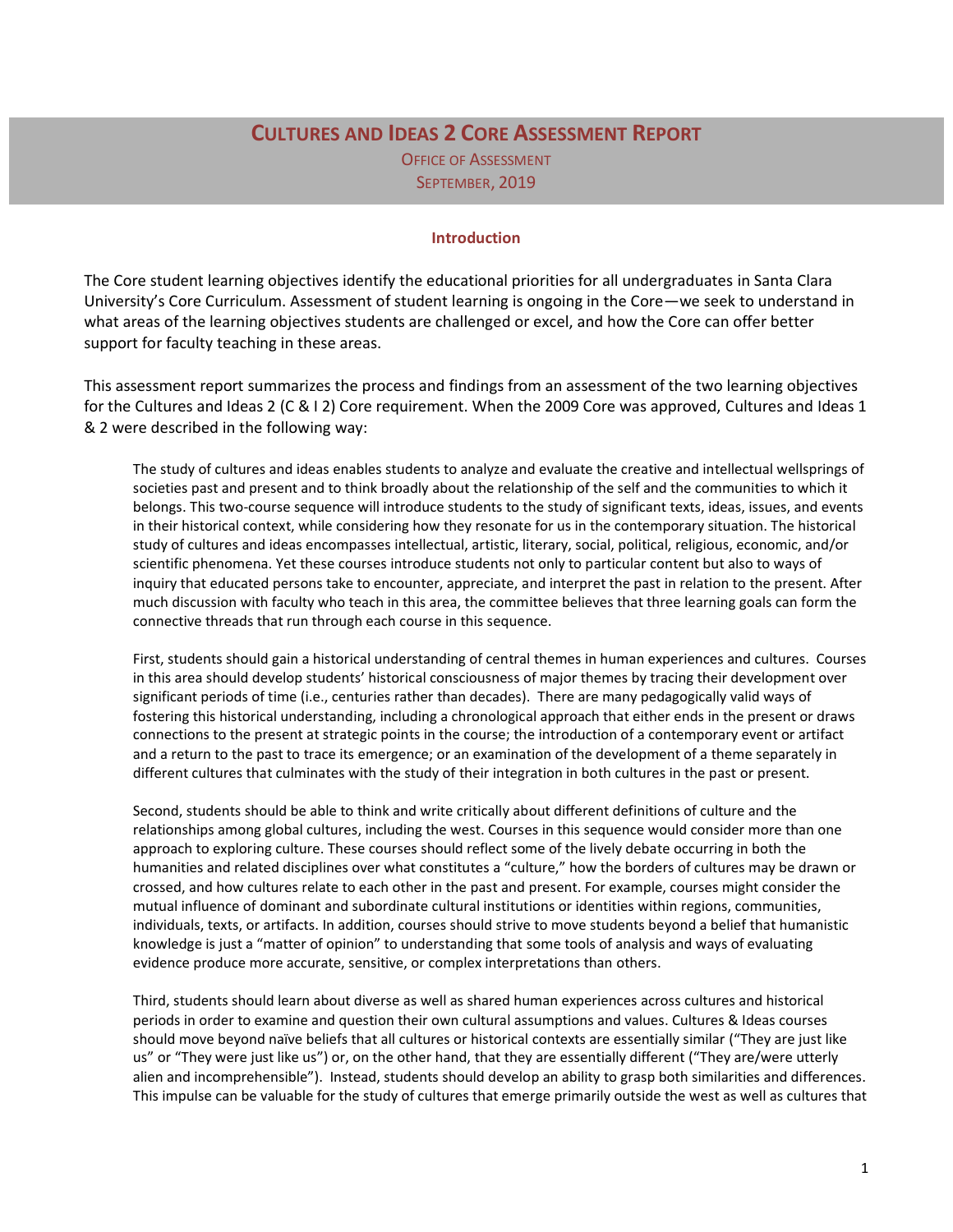emerge from the west. For example, the study of the individual's duty to community in Confucianism and Greek democratic theory involves examining ideas that are different enough from contemporary American discourse about self and community to stimulate attention to our own assumptions.

Each of these goals aims to foster in students a more profound understanding of their own and other cultures. Historical and contemporary forms of globalization present both challenges and opportunities. The new and deeper understandings fostered by this sequence should prove important for educating intellectually astute and culturally aware members of a world characterized by cultural convergences, divergences, and change.

The Core Learning goals identified for C & I 2 include:

- **Global Cultures**: The intertwined development of global ideas, institutions, religions, and cultures, including Western cultures
- **Arts and Humanities:** The production, interpretation, and social influence of the fine and performing arts, history, languages, literatures, philosophy, and religion
- **Critical Thinking:** The ability to identify, reflect upon, evaluate, integrate, and apply different types of information and knowledge to form independent judgments
- **Perspective:** Seeking out the experience of different cultures and people, striving to view the world through their eyes

#### **The Assessment Process**

In 2017-2018, the Office of Assessment asked faculty teaching C & I 2 classes in the core curriculum to participate in the assessment of the four C & I 2 learning objectives.



The Office of Assessment identified a random sample of students representing 15% of the 658 enrolled students in the C & I 2 classes in winter quarter. Faculty teaching the courses identified the assignments or exam questions providing the clearest evidence for student learning with respect to the two learning objectives. The Office of Assessment obtained student work from a total of 96 students sampled from 20 courses taught by distinct faculty. The Office of Assessment redacted student and faculty identifiers from this material before a team of four faculty scored the work using a rubric jointly created by the C & I FCC and the Office of Assessment. The scoring team participated in a norming session and then independently scored a portion of the student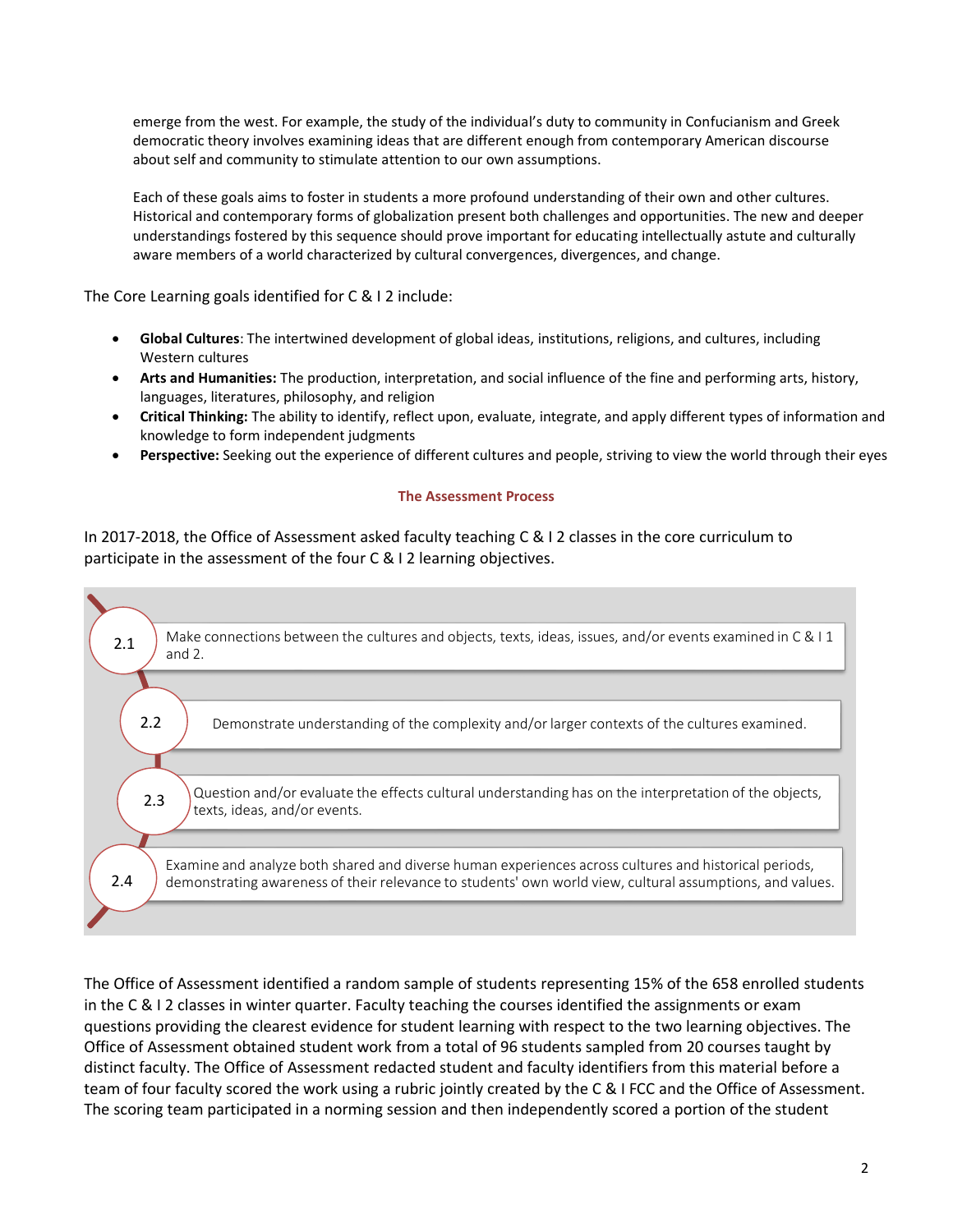work. The rubric included evaluative criteria for each learning objective, scored on a four-level scale of proficiency (from not proficient to highly proficient). Scorers were also encouraged to use a "0" if they did not see any evidence that a particular learning objective was being addressed in the work of the student.

#### **What We Learned**

The scores given for each learning objective were tabulated and converted into percentages. Generally, in Core assessments, we hope that the average of student scores for each learning objective reaches the level of "3" (proficient).

## **LO 2.1 Make connections between the cultures and objects, texts, ideas, issues, and/or events examined in C & I 1 and 2**

Over half (58%) of student work was judged as proficient or highly proficient for learning objective 1.1. Another 28% of student work was judged as approaching proficiency; 8% was rated as not proficient; and 5%. was scored as "no evidence," indicating the scorers did not see evidence that the student work addressed the learning objective at all.

# **LO 2.2 Demonstrate understanding of the complexity and/or larger contexts of the cultures examined**

The percentage of the student work receiving a score of 3 or 4 reached 47%, with an additional 44% of the work scored as approaching proficiency. Four percent of the work was scored as not proficient, and 5% showed no evidence of learning.

## **LO 2.3 Question and/or evaluate the effects cultural understanding has on the interpretation of the objects, texts, ideas, and/or events**

Half (50%) of the student work for LO 2.3 was scored as a 3 or 4, with 34% of the work scored as approaching proficiency. Ten percent of the work was scored as not proficient, and 5% showed no evidence of learning.

# **LO 2.4 Examine and analyze both shared and diverse human experiences across cultures and historical periods, demonstrating awareness of their relevance to students' own world view, cultural assumptions, and values**

For LO 2.4: 34% the student work for LO 2.3 was scored as a 3 or 4; 44% as approaching proficiency; 17% as not proficient; and 5% as showing no evidence of learning.

The average scores across all learning objectives fell shy of "3" (proficient). Especially, for LO 2.2 and LO 2.4, a substantial number of student work was rated as approaching, but not reaching proficiency.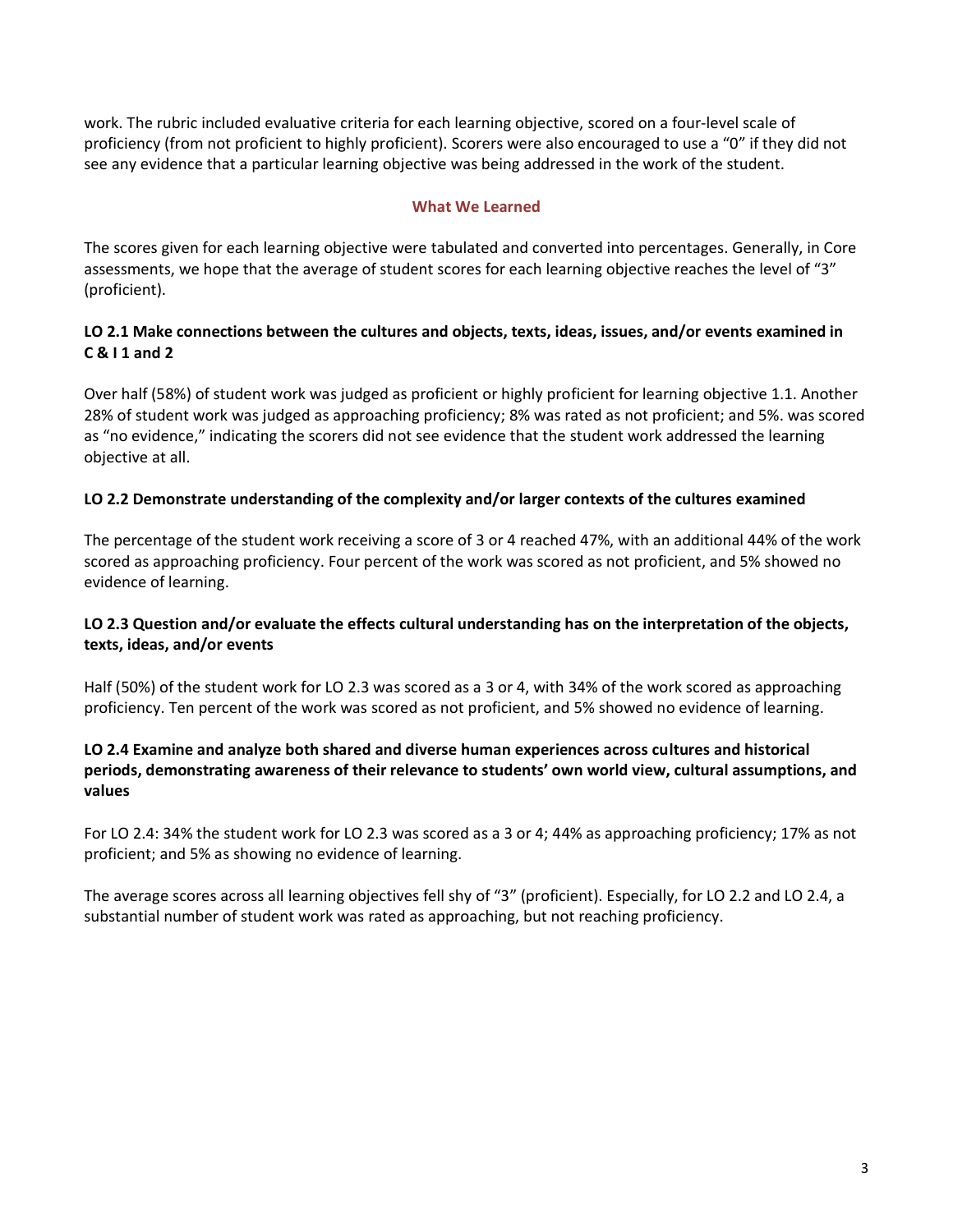#### **Comparing Results from C & I 1 and C & I 2**

The learning objectives for C & I 1 and C & I 2 are quite similar, but students in C & I 2 are asked to go a bit deeper in their analysis and evaluation, as can be seen in the comparison below.

**1.1** Identify significant elements of the cultures examined. (Global Cultures, Arts and Humanities) **2.1** Make connections between the cultures and objects, texts, ideas, issues, and/or events examined in C & I 1 and 2. (Global Cultures, Arts and Humanities.)

**1.2** Recognize the complexity of the cultures examined. (Global Cultures, Arts and Humanities)

**2.2** Demonstrate understanding of the complexity and/or larger contexts of the cultures examined. (Global Cultures, Arts and Humanities.)

**1.3** Analyze and/or interpret significant objects, texts, ideas, issues and/or events in their historical contexts, using at least one disciplinary method. (Critical Thinking)

**2.3** Question and/or evaluate the effects cultural understanding has on the interpretation of the objects, texts, ideas, and/or events. (Critical Thinking)

**1.4** Examine and analyze both shared and diverse human experiences across cultures and historical periods in order to comprehend the relevance of the past to the cultural present. (Perspective).

**2.4** Examine and analyze both shared and diverse human experiences across cultures and historical periods, demonstrating awareness of their relevance to students' own world view, cultural assumptions, and values. (Perspective)

The courses used for the C&I 1 assessment were different from the courses used for the C&I 2 assessment (i.e., the samples were taken from different years, so that even if a course was repeated, the students in the course were different). With this caveat in mind, it is still interesting to consider the results from each assessment. As can be seen in the table below, students performed more highly in the assessment of student learning in C & I 1 than in C & I 1.2, especially on the first two learning outcomes.

|              | Approached<br>Met or |                 |
|--------------|----------------------|-----------------|
|              | Exceeded (%)         | Proficiency (%) |
| $LO$ 1.1/2.1 | 78/58                | 18/28           |
| LO $1.2/2.2$ | 76/47                | 21/44           |
| LO $1.3/2.3$ | 58/50                | 36/34           |
| LO $1.4/2.4$ | 38/34                | 36/44           |

Table 1. Comparison of Selected Scores between C&I 1 and C&I2

In the C & I 1 assessment report, it was noted that:

Faculty raters noted that a substantial percentage of student work (26%) did not make connections between cultural experiences or elements across historical periods, up to and including the present. From the type of student work received, the faculty scoring the work surmised that students were not asked explicitly to address this in the work submitted, although they noted that in their own classes that this often is a topic of discussion. Additionally, the faculty observed that the type of learning that constitutes LO 1.3 and 1.4 continues to develop in the sequence's second course and that it's likely that students will reach deeper levels of analysis in that course.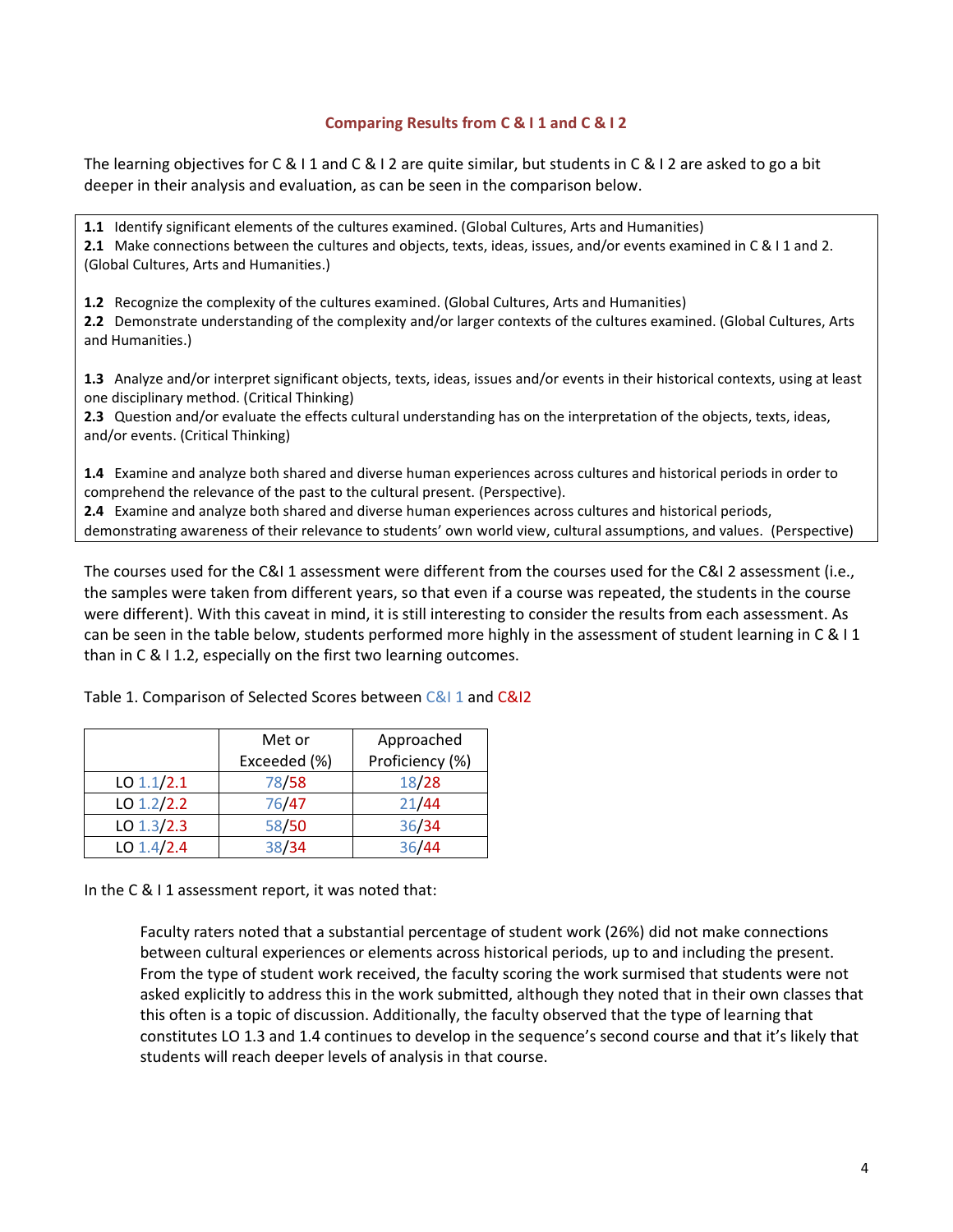The expectation that the C & I 2 assessment would reveal a deeper level of analysis was not borne out in the student work. Faculty raters found that much of student work did not provide a more complex analysis of culture as linked to objects, texts, ideas, issues, and/or events (LO 2.1 and 2.2). Similarly, students' work did not show evidence of questioning and/or evaluating the effects of cultural understanding on the interpretation of the objects, texts, ideas, and/or events (LO 2.3). Finally, faculty raters did not see students engaging directly with an examination and analysis of both shared and diverse human experiences across cultures and historical periods, demonstrating awareness of their relevance to students' own world view, cultural assumptions, and values (LO 2.4). As the scorers reflected on the student work, they wondered if the underlying assignments had been designed to capture all of these dimensions. In some students' work, the influence of culture on objects, texts, ideas, etc. seemed more presumed than explicitly articulated.

A faculty discussion about the assessment results of C & I 1 and 2 would be very helpful so faculty could share their insights about the results, and on their experiences teaching in the sequence. Reflecting on the assessment, the following questions seem relevant:

- How do faculty perceive students' learning in the cultures and ideas sequence deepening over the course of the two quarters?
- How are faculty designing distinct assignments or other assessments for the learning objectives over the two quarters, especially when the learning objectives are quite similar?
- Are the learning objectives understood in the same way by faculty across disciplines teaching in the area?
- What are the challenges faculty experience in teaching C & I 1 and 2?

Acknowledgments: The Office of Assessment thanks the C&I & 2 FCC, the faculty teaching Core courses who participated in the assessment, the faculty members who participated as scorers for the student work, and our student assistants who contribute to the many stages of the assessment process.